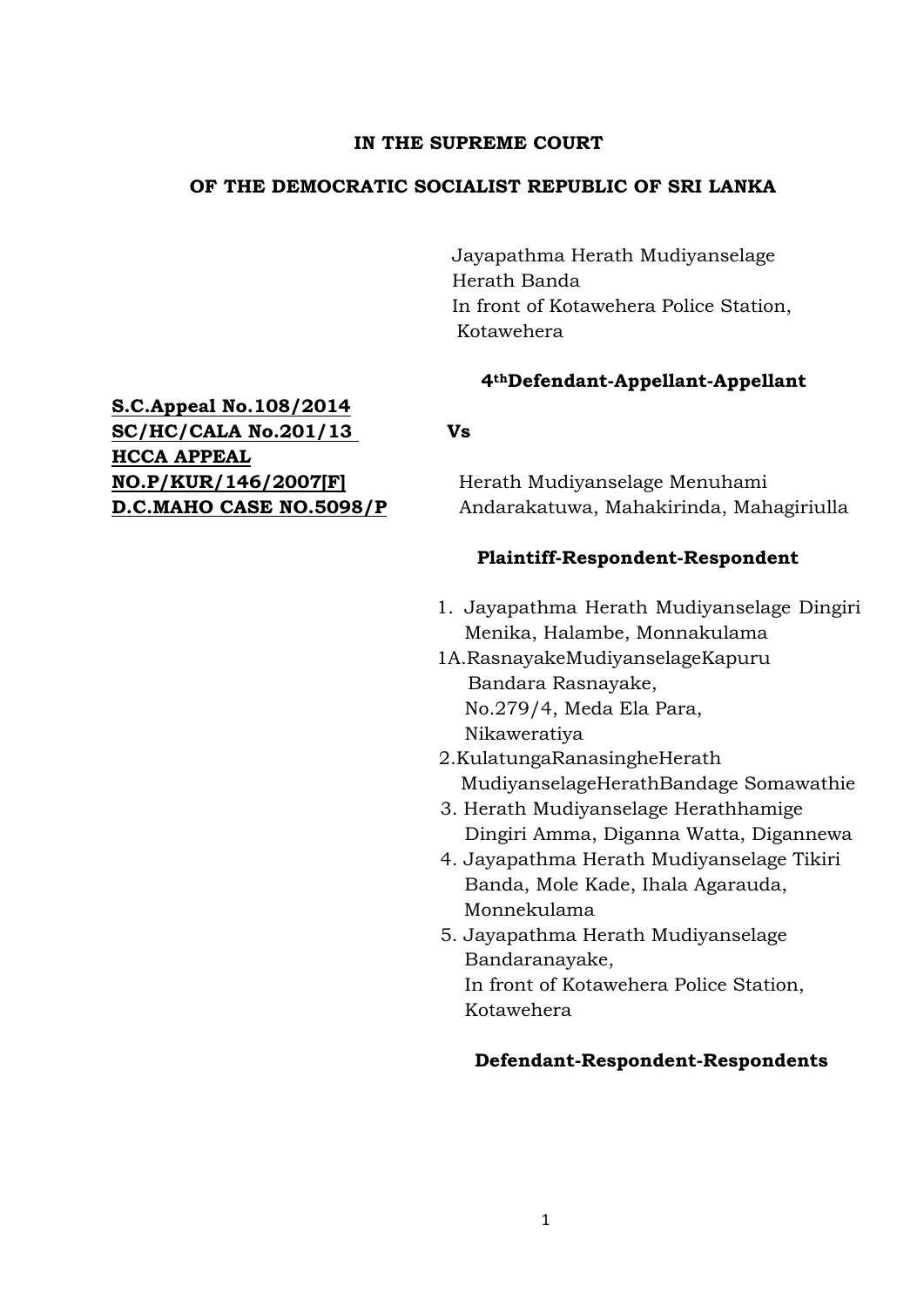| <b>BEFORE</b>                             |                | : S.E.WANASUNDERA, PC, J.<br>PRIYANTHA JAYAWARDANE, PC, J.<br>K.T.CHITRASIRI, J.                                                                                                                                                                      |
|-------------------------------------------|----------------|-------------------------------------------------------------------------------------------------------------------------------------------------------------------------------------------------------------------------------------------------------|
| <b>COUNSEL</b>                            |                | Amrith Rajapaksha for the 4 <sup>th</sup> Defendant-Appellant-<br>Appellant<br>D.M.G.Dissanayake with L.M.C.D.Bandara for the<br>Plaintiff-Respondent-Respondent and for the 1 <sup>st</sup><br>& the 3 <sup>rd</sup> Defendant-Respondent-Respondent |
| <b>ARGUED ON</b>                          | $\ddot{\cdot}$ | 16.05.2016                                                                                                                                                                                                                                            |
| <b>WRITTEN</b><br><b>SUBMISSIONS ON :</b> |                | $: 10.12.2015$ by the 4 <sup>th</sup> Defendant-Appellant-Appellant<br>20.05.2016 by the Plaintiff-Respondent-Respondent<br>along with 1A Defendant-Respondent-Respondent<br>and the 3 <sup>rd</sup> Defendant-Respondent-Respondent                  |

**DECIDED ON : 26.07.2016**

# **CHITRASIRI, J.**

This is an appeal seeking to set aside the judgment dated 04.04.2013 of the High Court of the North Western Province exercising its Civil Appellate Jurisdiction and also to have the judgment dated 29.10.2007 of the District Court of Maho set aside. In addition, 4th Defendant-Appellant-Appellant [hereinafter referred to as the 4<sup>th</sup> defendant] has sought for a dismissal of the action filed by the plaintiff-respondent-respondent. [hereinafter referred to as the plaintiff]

When this matter was taken up in this Court on 03.07.2014, it made order granting leave to proceed on the following questions of law.

*(a) Have their Lordships of the Civil Appellate High Court failed to*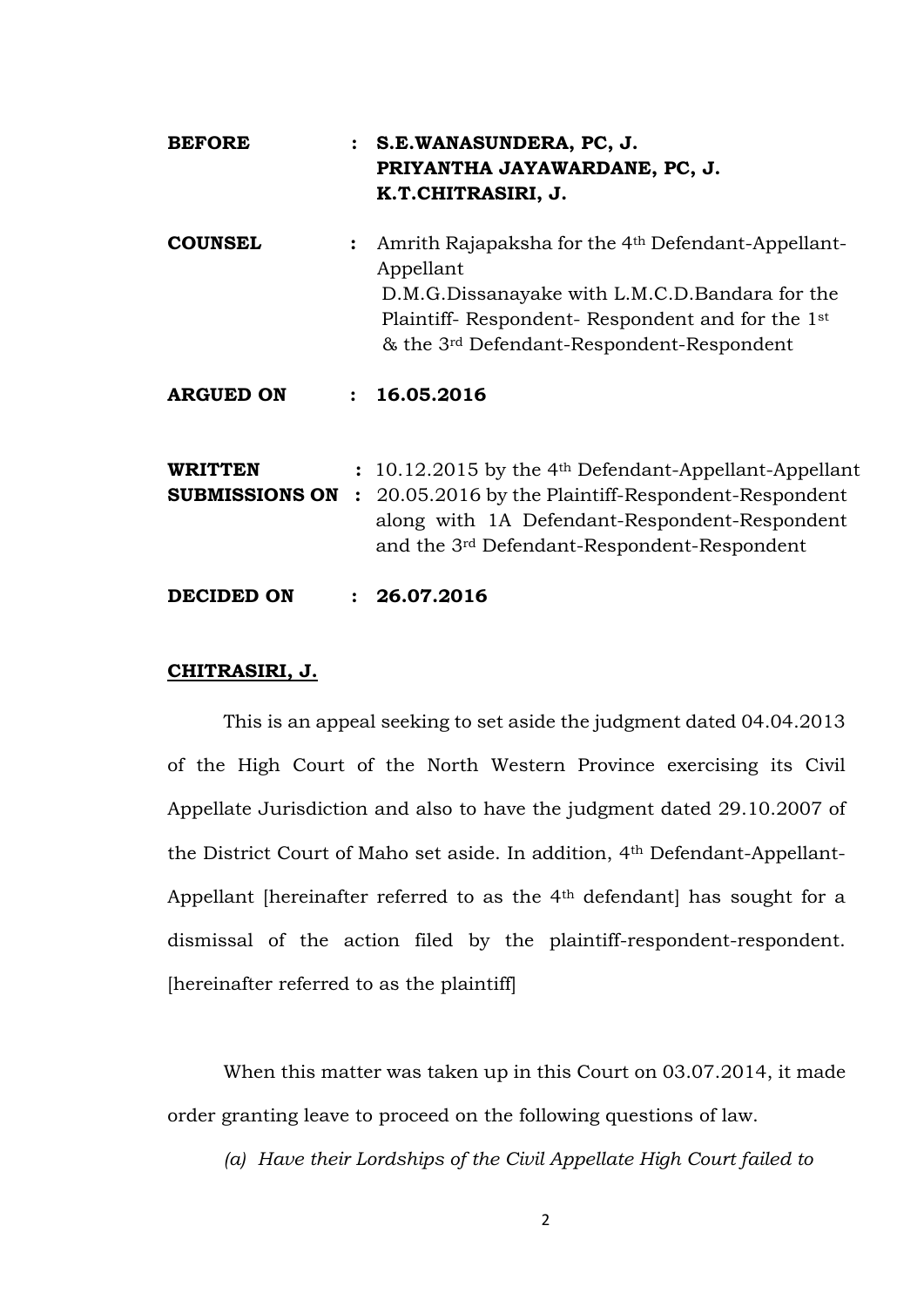*adopt legal principles and procedural guidelines governing the investigation of title in a partition action?*

*(b) Have their Lordships of the Civil Appellate High Court failed to consider that the petitioner has sufficiently established prescriptive rights to Lot 1 in plan No.3316 dated 7.7.2004.* 

Briefly, the facts of this case are as follows. Plaintiff filed the action bearing No.5098/P in the District Court of Maho seeking to have a partition decree for the land called Karuwalagahamulayaya which is morefully described in the schedule to the plaint dated 15.11.1999. Only the 1A, 4th defendant and the added 6th defendant filed their respective statements of claim. The claim of the 4th defendant was over lot No.1 in plan No.3153 marked P2. It is the same lot that is being shown as lot No.1 in plan No.3316 [P3] as well. Learned District Judge having referred to the plans produced in evidence finally decided that the land sought to be partitioned comprises of lots 1, 2 and 3 of the plan bearing No.3316 dated 7.7.2000 which is marked as P3 in evidence. The said decision as to the corpus has not been challenged in this appeal.

Thereafter, learned District Judge having considered the evidence, made order to partition the land allotting  $1/6<sup>th</sup>$  share to the plaintiff and another  $1/6$ <sup>th</sup> share to the 3<sup>rd</sup> defendant. 1<sup>st</sup> defendant was given  $2/6$  share while the  $2<sup>nd</sup>$  defendant was allotted the balance  $2/6<sup>th</sup>$  share of the land. 4th defendant was not given any right over the land. Then the 4th defendant filed an appeal in the Civil Appellate High Court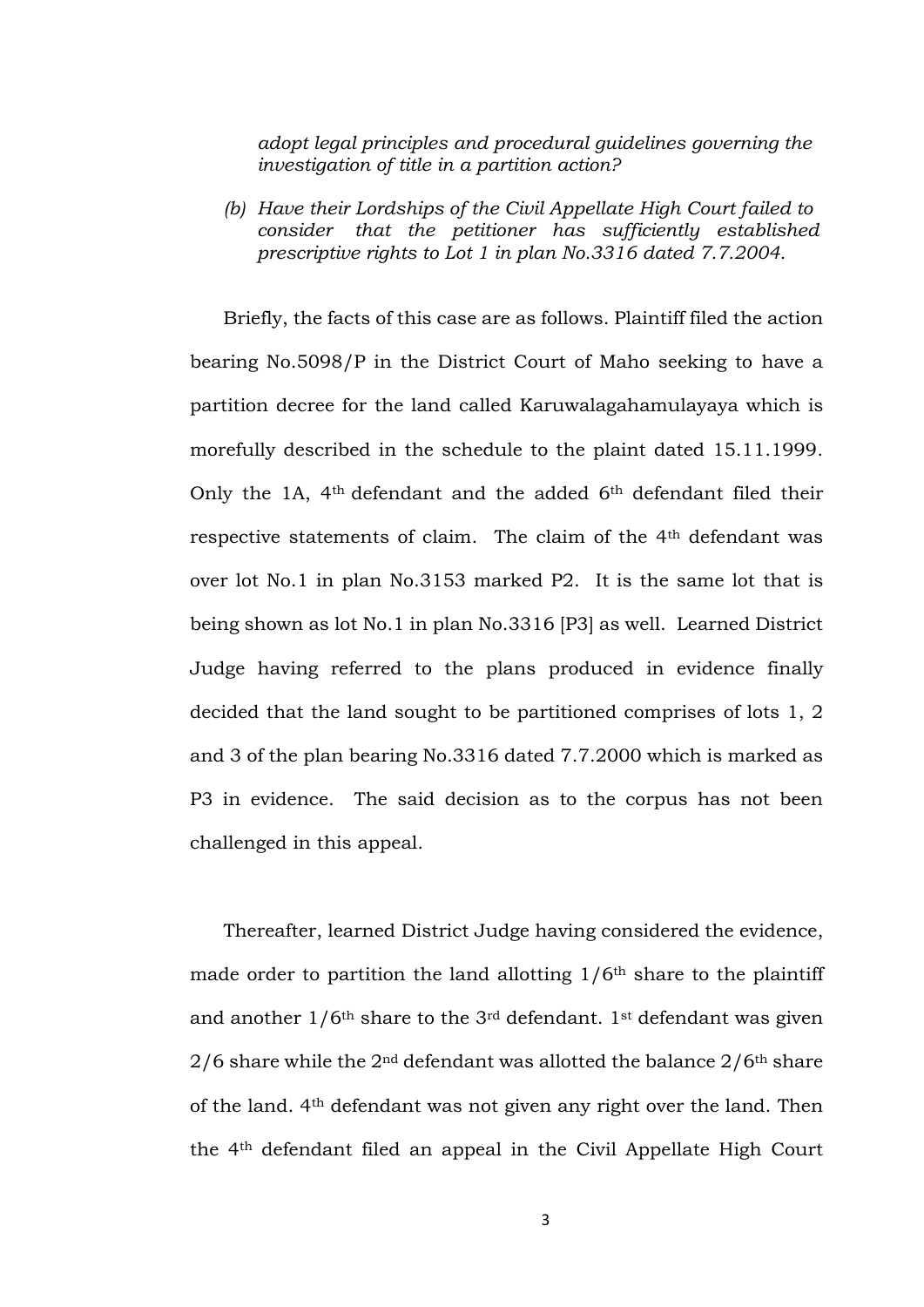canvassing the aforesaid decision of the trial Judge. Learned Judges in the High Court dismissed the appeal having affirmed the decision of the learned District Judge.

The claim of the 4th defendant that was pursued in the District Court was to lot No.1 in plan 3316. The said claim by the 4th defendant was on the basis of prescription to the said lot No.1 in that plan 3316. The aforesaid claim of the 4<sup>th</sup> defendant had been on a pedigree, different to the pedigree filed by the other parties. In his statement of claim, he has stated that neither the plaintiff nor the 1st defendant is entitled to the land subjected to in this case.

When the matter was taken up for hearing in this Court on 16.05.2016, learned Counsel for the 4th defendant-appellant submitted that he is not pursuing the prescriptive claim though it was one of the claims advanced during the trial in the District Court. He further submitted that the sole contention of the plaintiff is to move for a dismissal of the action filed in the District Court on the ground of the failure of the plaintiff to establish his pedigree.

Accordingly, it is not necessary to consider the 2nd question of law framed at the time of granting leave by this Court which is referred to hereinbefore in this judgment. Therefore, the remaining question is only to ascertain whether or not the learned District Judge has discharged the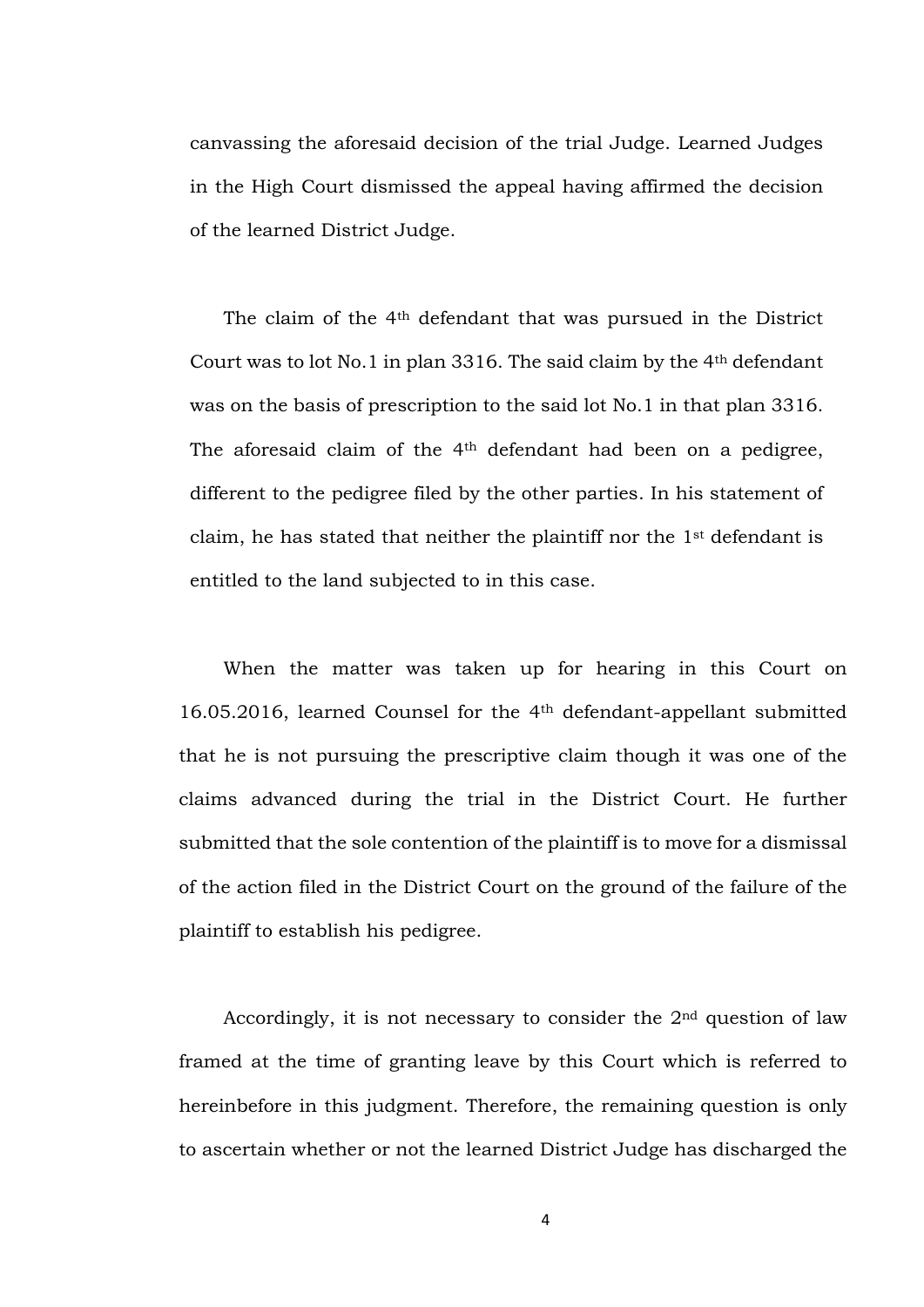duty cast upon him to investigate title of the parties to the action which is referred to in Section 25 (1) of the Partition Law No.21 of 1977 (as amended). The said Section 25 reads thus:

"*on the da "on the date fixed for the trial of a partition action or on any other date to which the trial may be postponed or adjourned, the Court shall examine the title of each party and shall hear and receive evidence in support thereof and shall try and determine all questions of law and fact arising in that action in regard to the right share or interest of each party to, of, or in the land to which action relates, and shall consider and decide which of the orders mentioned in section 26 should be made."* 

> In a recent judgment delivered in the case of **Sarath Godampola and others Vs. W.K.Peter Fernando,** [S.C. Appeal No.98/07 Supreme Court minutes dated 10.06.2016] I have referred to many decisions that supports the above position of the law referred to in Section 25(1) of the Partition Law. Hence, I do not wish to repeat the same by which judgment the manner in which Section 25(1) of the Partition Law had been interpreted. The decisions referred to in that judgment include the following:

- **Peiris Vs. Perera 1 NLR 362**
- **Silva Vs. Paulu 4 NLR 177**
- **Golagoda Vs. Mohideen 40 NLR 92**
- **Juliana Hamine Vs. Don Thomas 55 NLR 546**
- **Cooray Vs. Wijesuriya 62 NLR 158**
- **Cynthia De Alwis Vs. Marjorie D'Alwis and Two others 1997(3) SLR 113**
- **Piyaseeli Vs. Mendis and Others 2003(3) SLR 273**
- **Faleel Vs. Argeen and others 2004 (1) SLR 48**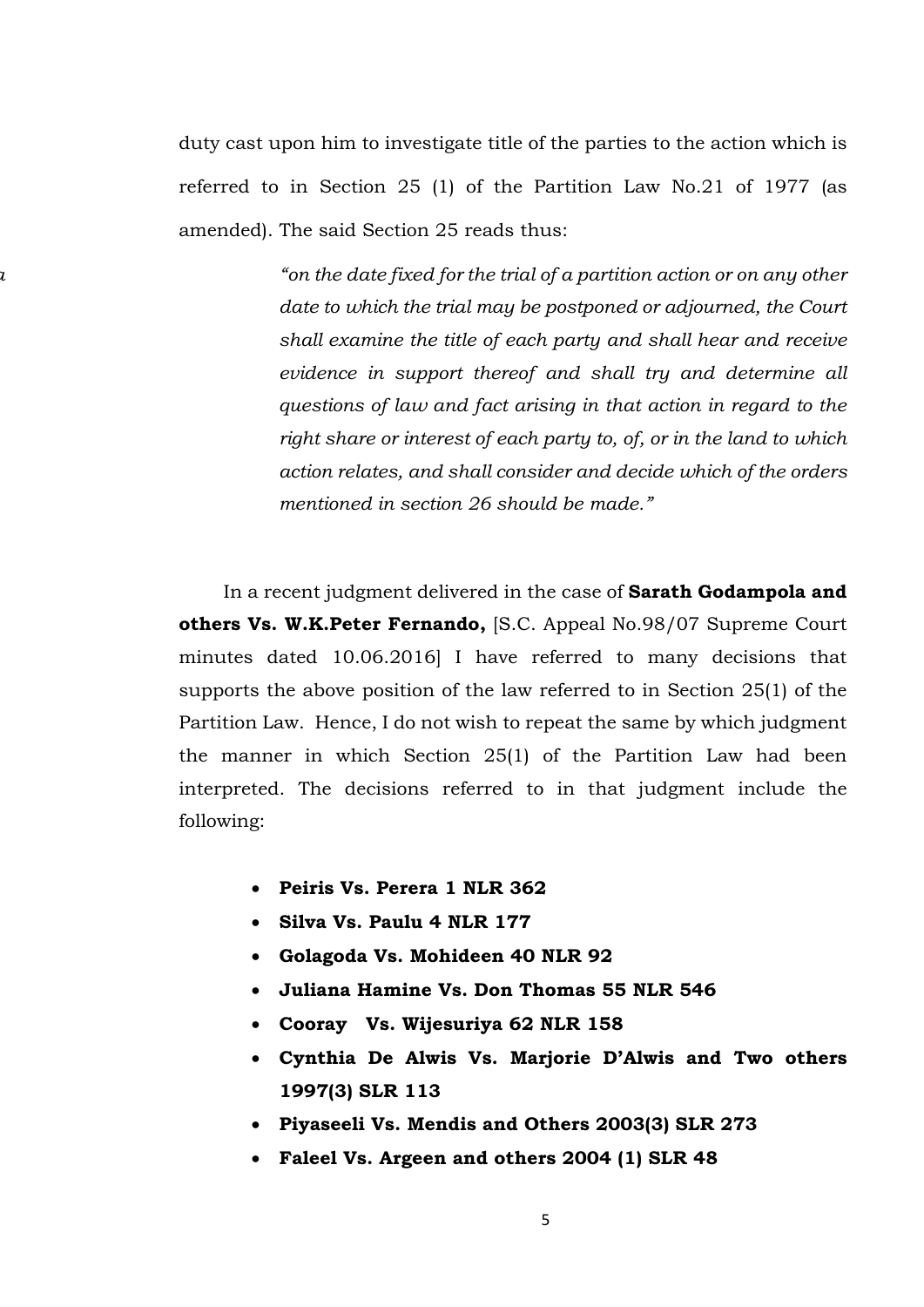- **Somasiri Vs. Faleela and others 2005 (2) SLR 121**
- **Karunarathna Banda Vs. Dassanayake 2006 (2) SLR 87**
- **Sopinona Vs. Cornelis and others 2010 BLR 109**

In the circumstances, I shall now consider whether the learned District Judge has investigated the title of the parties to this action as referred to in Section 25(1) of the Partition Law when he allotted the shares in his judgment dated 29.10.2007. Learned Counsel for the appellant, at the outset submitted that he is not disputing the original ownership of the land which is mentioned in paragraph 3 of the plaint dated 15.11.1999. Therefore, it is admitted by all the parties that the original owner of the land sought to be partitioned was Herath Mudiyanselage Appuhamige Gamarala.

Having admitted the original ownership of the land, 4th defendant in his statement of claim has stated that the aforesaid Gamarala sold his entitlement to one Harold David Neil Auwardt. However, it is important to note that the 4th defendant has failed to produce the aforesaid deed by which Neil Auwardt alleged to have become the owner of the land claimed by the 4th defendant. Without producing the said deed by which Harold David Neil Auwardt became the owner, 4th defendant has produced the deed bearing No.1087 marked P4 by which Harold David Neil Auwardt had sold the land to Jayamaha Mudalige Don George Stephen Appuhamy. Argument of the 4th defendant was that the plaintiff and the first two defendants have no right or title to the land sought to be partitioned in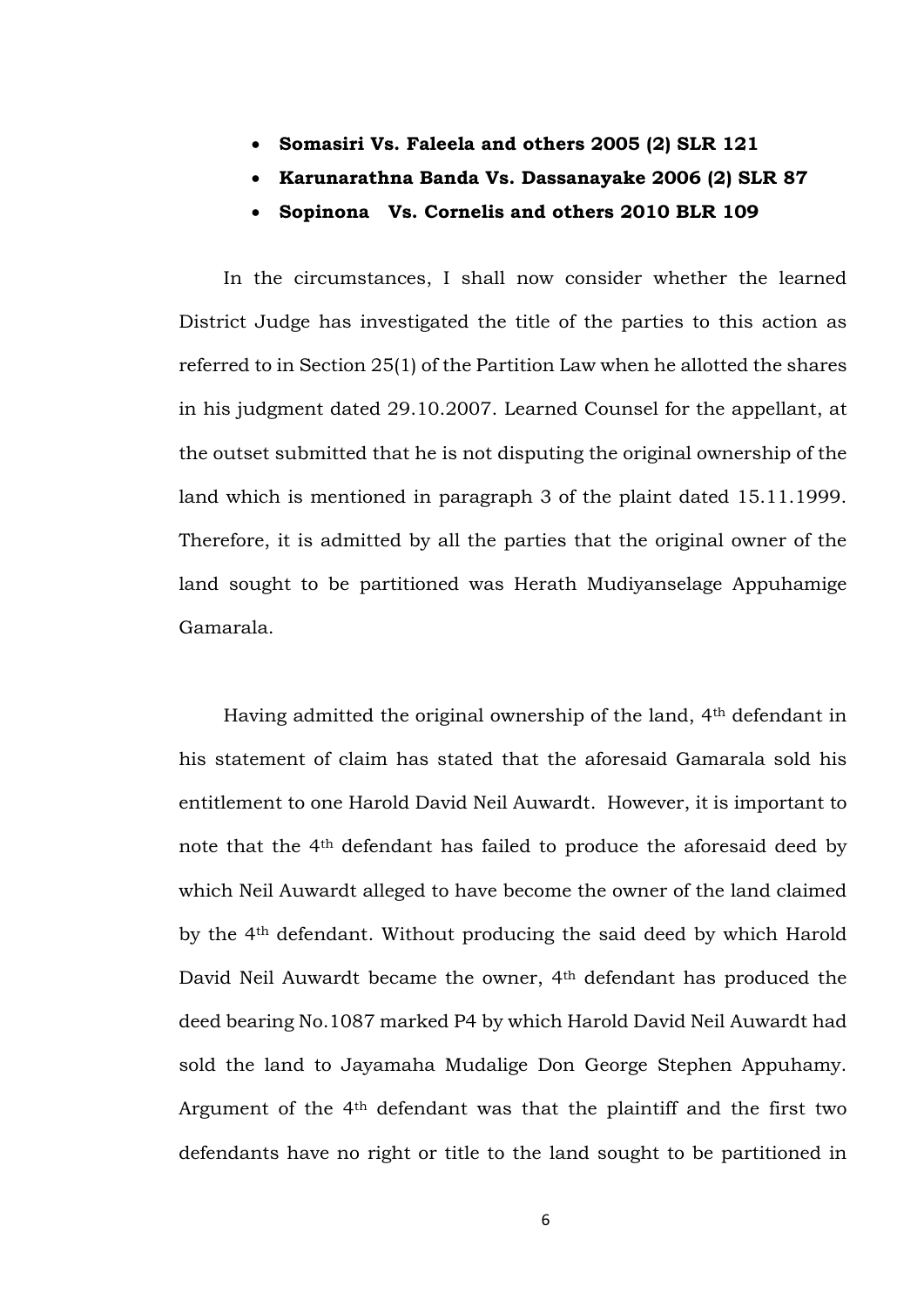view of the execution of the said deed 1087 by which 4th defendant's predecessor became entitled to the land in question.

Plaintiff has not accepted the position that Gamarala sold his rights to Harold David Neil Auwardt. His position was that the original owner Gamarala died leaving three children. Accordingly, the plaintiff contented that the devolution of title of this land should take place through those 3 children of Gamarala.

Argument advanced by the learned Counsel for the 4th defendantappellant was that the plaintiff has not established that there were three children to the original owner Gamarala and therefore the plaintiff has failed to prove his chain of title. Accordingly, the 4th defendant has stated that the plaintiff cannot rely on rights and entitlements of those 3 children shown in the pedigree of the plaintiff. Reason to advance such a contention was that there was no documentary evidence, produced in Court to prove that there were three children to the original owner Gamarala.

When looking at the impugned judgment, it is seen that all the issues as to the pedigrees put forward by the plaintiff and the 4th defendant had been dealt with carefully by the learned District Judge. His findings on that are as follows:

7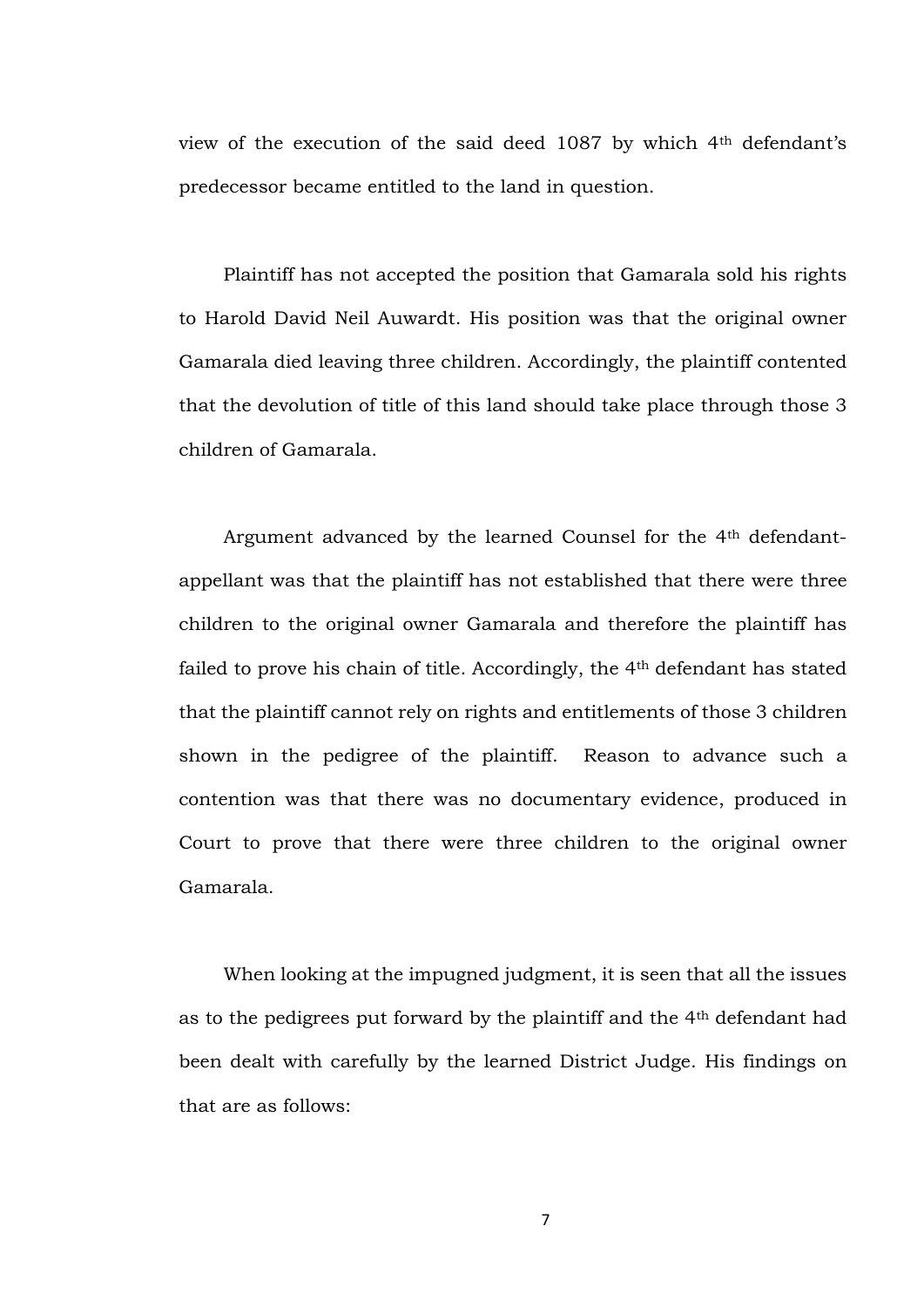"මෙම බෙදුමට යටත් මෙම ඉඩම 4 විත්තිකරු කියා සිටින පරිදි නීල් අවුට්ට හෝ ස්ටීවන් අප්පුහාමිට හිමිව තිබී ඇති බව ඔප්පු නොවන අතර ගමරාලගේ .හිමිකම පසුව දරුවනට ලැබී ඇති බව පිලිගැනීමට ඇති නැකියාව වැඩිය. ගමරාලගේ දරුවන් පිය උරුමයට මුදියන්සේ, උක්කුහාම්, ඩිංගරීමැනිකාට ලැබුන බව පැමිණිලිකරු කියා සිටී. 4 විත්තිකරු මෙය පිලිගෙන නැති අතර, ඔහුගේ සාක්ෂියෙන් නිතාමතාම පෙර උරුමකරුවන් සහ මවගේ සහෝදර සහෝදරීයන් මවගේ මව සම්බන්ධව තොරතුරු වසන් කර ඇති බව පැහැදිලිය. එබැවින් ගමරාලගේ දරුවන් ලෙස මුදියන්සේ, උක්කුහාම් සහ ඩිංගිරීමැණිකා බවට උප්පැන්න සහතික ඉදිරිපත් කර නැතත්, පිලිගැනීමට ඇති හැකියාව වැඩිය. **මෙනුනාමි** මෙන්ම 1 වන විත්තිකාරීය වෙනුවෙන් රත්නායකද කියා සිටියේ ගමරාලගේ දරවන් ඔවුන් බවයි. රත්නායක කියා සිටියේ ඩිංගිරීමැනිකා තමාගේ මව බවයි. ඇය මියගොස් බවත්, තමාට සහෝදරීයින් 07 ක් සිටින බවත් කියා ඇත. හේරත් බන්ඩා ඔහුගේම අක්කාගේ පුතා බවද මොනු කියා ඇත. 6 විත්තිකරුගේ සාක්ෂියෙන් ගමරාලගේ අයිතිය පිලිගෙන සෝමාවතී තමාගේ මව බවත්, ඇයට ඉඩම කිරීබන්ඩා පවරා ඇති අතර, ඔහුට මුදියන්සේ ලබාදී ඇති බවත්, පසුව සෝමාවතීට ලැබ් තමාට එය විකුණු බවයි. '6වි $1'$  1946 ලියා ඇති ඔප්පුවක් වන අතර, ගමරාලගේ පිය උරුමය මත තමාට ලැබුන නොබෙදු 1/3 කිරීබන්ඩාට විකුණා පසුව 6වි2 (31863) මගින් 1978/5/7 වන දින සෝමාවතීට විකුණා ඇත. එබැවින් බෙදුමට යටත් ඉඩමෙන් නොබෙදු  $1/3$  ක් සෝමාවනීට ලැබී ඇති බව පෙනේ. $"$ 

[emphasis added]

8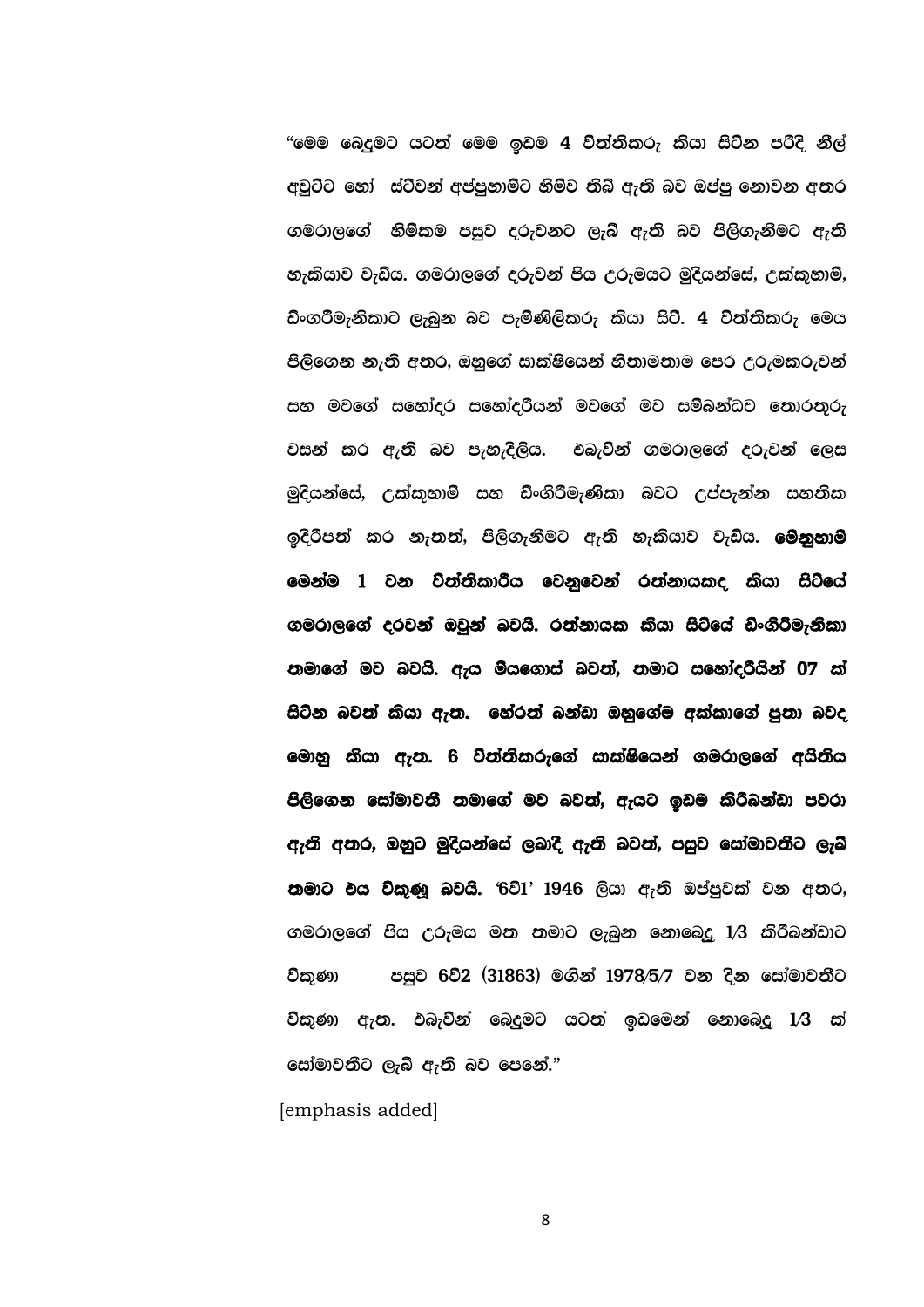The above consideration by the learned District Judge shows that he was very much mindful of the pedigrees advanced by the respective parties. 4th defendant himself has stated that her mother Tikiri Menike is a sister of the 1A defendant. 1A defendant was substituted in place of the 1<sup>st</sup> defendant and that was also admitted by the 4<sup>th</sup> defendant in his evidence. Moreover, 4th defendant has admitted that Dingiri Menika is the correct name of the 1st defendant who is one of the children of Gamarala. (vide at pages 99 and 100 in the appeal brief).

Such evidence supports the fact that there were children to Gamarala. Accordingly, even though no documentary evidence had been produced to establish the heirs of Gamarala (original owner) there were enough evidence to prove that there had been three children to Gamarala. In the circumstances, I do not see any error when the learned District Judge came to the conclusion that there were 3 children to Gamarala despite the fact that there was no documentary evidence to establish the same. Therefore, it is clear that the learned District Judge had carefully considered the entirety of the evidence as to the devolution of title of the parties to the land sought to be partitioned as required under Section 25(1) of the Partition Law. His findings are neither irrational nor perverse.

At this stage, it is also necessary to mention that the appellate courts are always slow to interfere with the findings made by the original courts unless it is irrational or perverse when it comes to questions of facts. The question of law upon which the leave was granted and pursed in this case

9